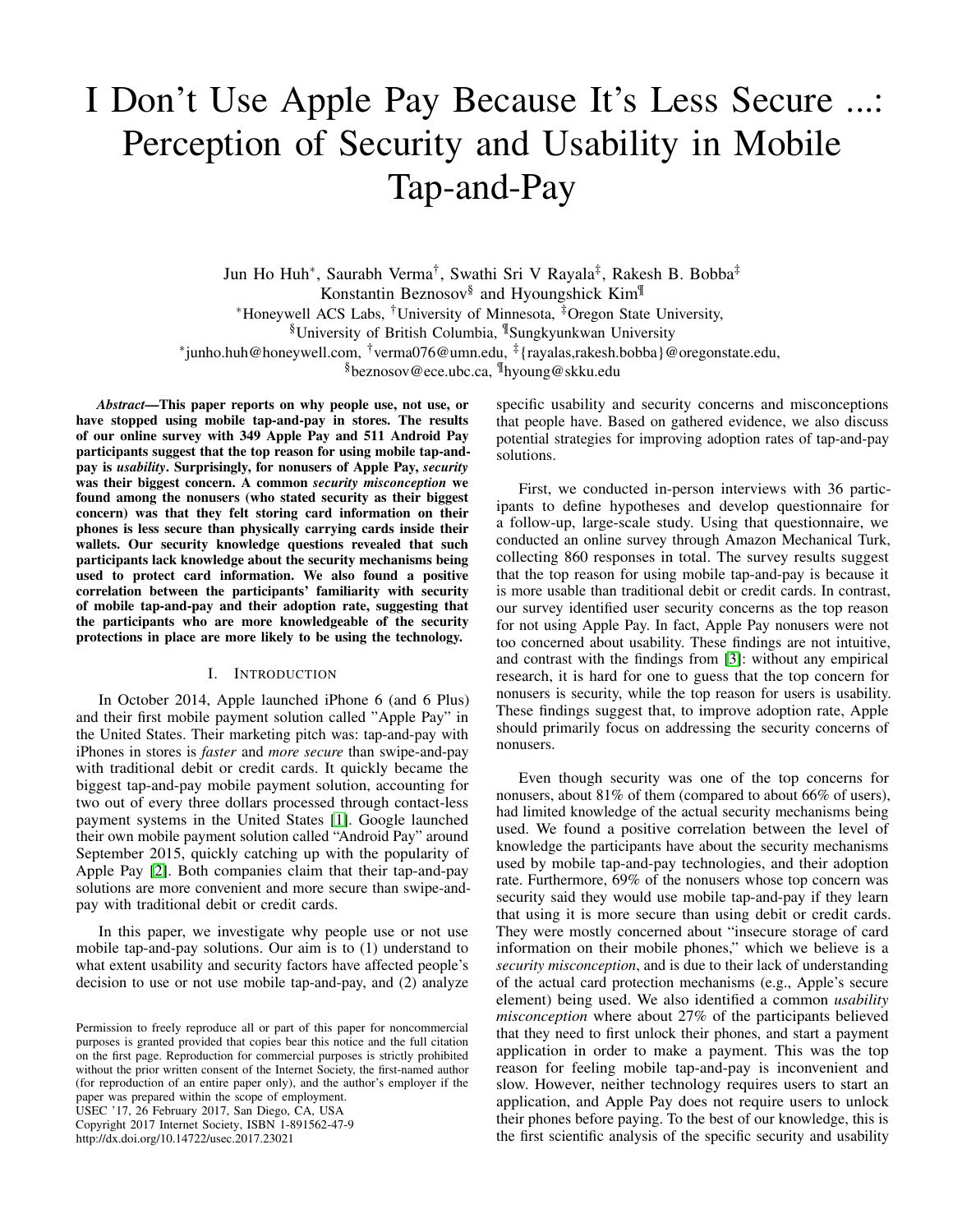concerns that are preventing people from using mobile tap-andpay, and common misconceptions that need to be addressed.

#### <span id="page-1-1"></span>II. BACKGROUND: APPLE PAY AND ANDROID PAY

"Tap-and-pay" payment solutions by Apple Pay and Android Pay, allow users to pay through their mobile devices at pointof-sale (POS) terminals. This paper only focuses on this tapand-pay feature and not on online payments. Apple Pay works on iPhone 6 and later versions, however this research was conducted prior to the release of iPhone 7. Android Pay is supported on multiple Android devices that are running version 4.4 or later and support near field communication (NFC).

#### <span id="page-1-0"></span>*A. Setup and use*

To set up Apple Pay, users simply add a debit or credit card on the Wallet app. The card information can be imported from iTunes, entered manually, or added by taking a picture of a card. Users can start using Apple Pay after the card verification process. To tap-and-pay in stores, users need to hold their iPhone close to a NFC reader. A default payment card can be pre-selected on the Wallet app. Users then place a finger on Touch ID (fingerprint scanner) to authenticate themselves, and complete the payment process. The Wallet app immediately notifies users about confirmed transactions. Android Pay can be activated by entering the debit or credit card information through the Android Pay app. The overall tap-and-pay procedures are similar to that of Apple Pay, except that Android Pay users are required to first unlock their device (e.g., by drawing a screen lock pattern or password), and then place their device near a POS terminal.

## *B. Apple Pay security*

According to the iOS security guide [\[4\]](#page-10-3), the card information entered by a user is sent over TLS to the Apple server and the bank for card number and expiration date verification. After this check, Apple Pay performs "link and provision," sending the card's CVV information to the bank and asking the bank's approval to add the card. After adding the card, the payment network or bank creates a "device account number," which is a random 16-digit number that is unique to the user's device and card; it is also referred to as the "token." The device account number is encrypted, and sent over to the user's iPhone. A cryptographic token key is also encrypted and sent; this key is used to generate "dynamic security codes" that are unique to each Apple Pay transaction. The encrypted device account number and token key cannot be decrypted by Apple, and are added to the "secure element" of the user's iPhone. All payment related information are stored in the secure element, which is a hardware chip that is designed to securely store and protect confidential information of hosting applications [\[5\]](#page-10-4).

Apple Pay uses NFC to interact with payment terminals. A single touch on Touch ID authenticates the user, ensuring that only the owner of the iPhone is allowed to make payments. After authentication, the secure element provides the device account number, one-time unique number, and transactionspecific dynamic security code. All of this information is sent to the payment terminal. The user's credit card number is never shared with the merchant. Before approving the payment, the payment service verifies the payment information by checking that the dynamic security code is tied to the user's iPhone.

## *C. Android Pay security*

Android Pay also uses tokenization [\[6\]](#page-10-5), and never sends debit or credit card information to merchants. Instead, it uses a virtual account number (like the device account numbers used in Apple Pay). What is different between the two is that Android Pay primarily uses a card emulation method called host-based card emulation (HCE) compared to Apple Pay's card emulation processed through the secure element. Due to the insecure nature of host CPUs, Android Pay app moves all the card data to remote secure cloud servers (instead of routing them to the CPU) where most of the card processing (including tokenization) and storage takes place. During a transaction, transaction-specific tokens are generated in the cloud, or fetched from spare token payloads locally available on the device if server connections are not available, and forwarded to a user's device along with the virtual account number. Android Pay requires users to first unlock their device, ensuring that only the owner of a device can use the tap-and-pay feature.

### III. FIRST STUDY: IN-PERSON INTERVIEWS

# *A. Methodology*

For our first study, we conducted in-person interviews to better understand the reasons for why people use, not use, or stop using mobile tap-and-pay, and their feelings toward mobile tap-and-pay security and usability. We focused on qualitative data collection while designing the interview. We applied semistructured interview techniques to allow the participants to freely share their thoughts, feelings, and concerns. Interviews were conducted on two different participant pools within the United States – we recruited 21 participants from a university, and 15 participants through online advertisements such as Craigslist, targeting a more general audience. Prior to the aforementioned interviews, we also conducted a pilot study with 19 (11 Apple Pay and 8 Android Pay) participants from a large IT company, and used their feedback to revise the interview structure, questions, and guidelines.

Interviews were conducted by two researchers together to ensure that all of the questions were asked and consistently understood by the participants. On average, the interviews took about 35 minutes, and every participant was compensated for their time with a \$24 Amazon gift card. We recorded audio of all the interviews with the participants' consent. Using the ATLAS.ti software, the two researchers separately performed thematic analysis of each interview, independently creating lists of themes observed in the responses to each question. Such themes are referred to as "codes" in grounded theory [\[7\]](#page-10-6). After every few coding session, the two researchers got together to discuss the identified codes until they reached a consensus. As a result, after coding 36 responses (21 from the university group, and 15 from the online advertisement group), we were able to create two unified codebooks. The codebook for the university group consisted of 40 unique codes, and the codebook for the online advertisement group consisted of 38 unique codes. There were 28 common codes between the two codebooks. The researchers disagreed on three responses, achieving an interrater agreement of 91.67%. Both of our studies were approved by a university Institutional Review Board (IRB).

*1) Participant recruitment:* To achieve strong diversity in participants' responses, we recruited participants from two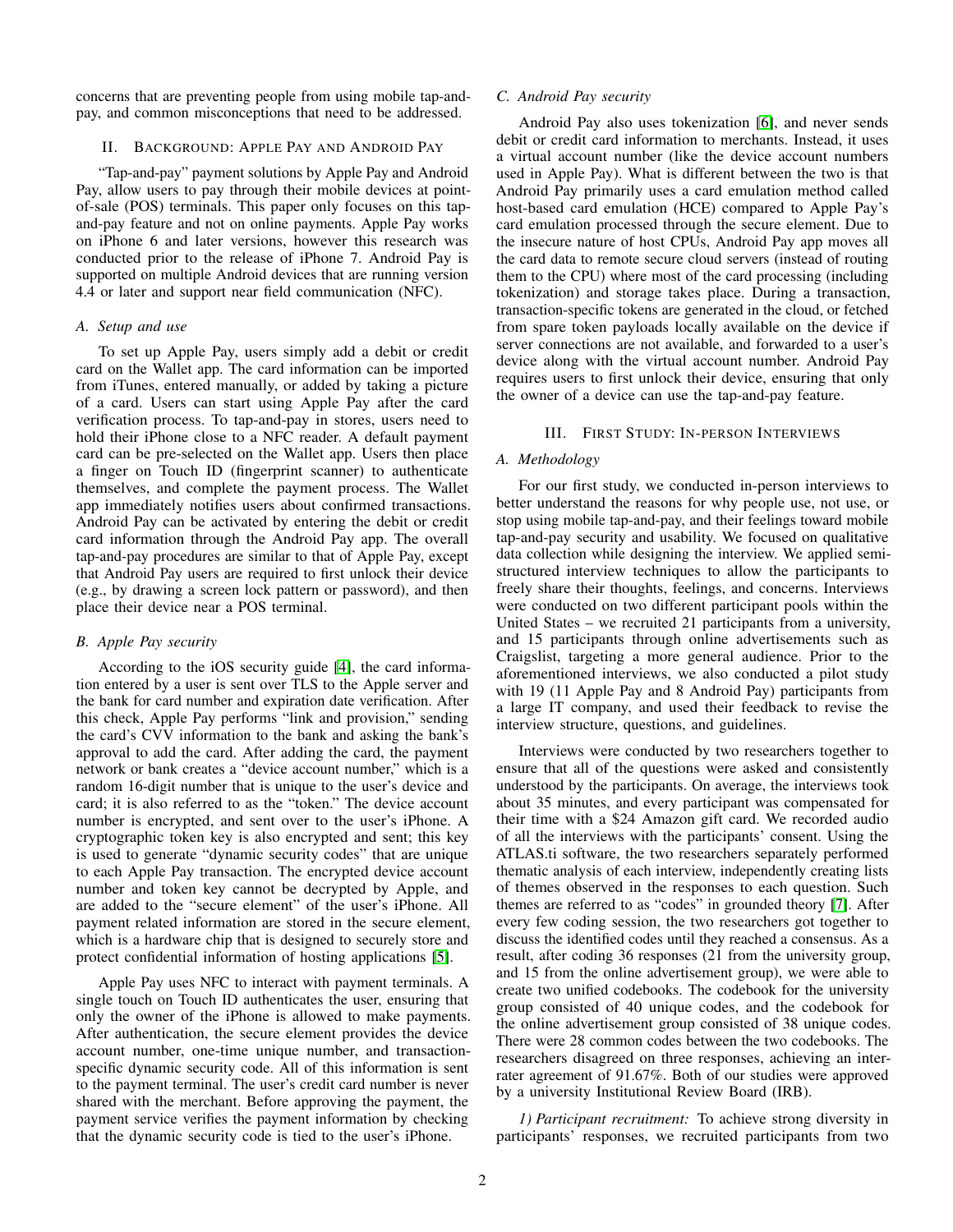separate pools. The first group was recruited from a university through university mailing lists, university Facebook group, and advertisements posted on public notice boards; the second group was recruited through online advertisements that were posted on Craigslist, Backpage, Adoos, and Oodle. Our inclusion criteria were participants of age 18 years or older who own a phone that supports Apple Pay or Android Pay, and has some familiarity with Apple Pay or Android Pay. With the responses collected from the university pool, we did not identify any new code after the 18th interview, and stopped scheduling new interviews. With the responses collected from the online advertisements, we did not identify any new code after the 13th interview.

*2) Procedures:* After agreeing to be interviewed, the participants were asked to show us their phone (we checked whether their phone supports Apple Pay or Android Pay), and read and sign a consent form. Next, the interviewers explained the purpose of the interview. To avoid priming, the security and usability focus of the interview was revealed after asking why they use, not use, or stopped using mobile tap-and-pay. The interview consisted of the following parts:

- 1) Usage: In the first part, we asked the participants about their familiarity with Apple Pay and Android Pay, whether they have set it up, and whether they use it to pay in stores.
- 2) Why use or not use: Next, we asked the participants why they use, not use, or stopped using Apple Pay or Android Pay. We then asked how they feel about its security and usability.
- 3) Familiarity with security: In the last part, we asked if they understand (1) how Apple Pay or Android Pay protect their tap-and-pay transaction privacy and security,  $(2)$  how it protects debit or credit card details, and (3) how it ensures that only they can pay with their phone.

## *B. Results*

*1) Demographics:* From the university pool, we recruited 21, out of which 14 were Apple Pay participants, and 7 were Android Pay participants. 9 were females, and the average age was 27.4 ( $\sigma$  = 10.5). 16 participants were students. Among the Apple Pay participants, 8 were users, 5 were nonusers, and one was using it before but stopped using it. Among the Android Pay participants, two were users, three were nonusers, and two were stopped users. We recruited 15 through the online advertisements, where 8 were Apple Pay participants, and 7 were Android Pay participants. 4 were females, and the average age was 32.8 ( $\sigma$  = 7.7). Those participants had various occupations, ranging from computer and mathematical occupations to education, training and library, and consultant occupations. Among the Apple Pay participants, 4 were users, two were nonusers, and two were stopped users. Among the Android Pay participants, three were users, three were nonusers, and one was a stopped user.

*2) Reasons for not using mobile tap-and-pay:* First, we analyzed the responses to the question *"If you are not using Apple (Android) Pay to pay in stores, why do you not use it?"* From the university group, 8 codes emerged from the Apple Pay nonusers' responses, and 7 codes emerged from the Android Pay nonusers' responses. Note that some participants provided multiple reasons (translated into multiple codes).

From the university group, the most frequently cited reasons for not using Apple Pay were not many stores support it, and less secure (than using debit or credit cards), which were each mentioned by 4 out of 5 nonusers. Responses include:

*"It is not obvious where you can and cannot use Apple Pay"* (P1)

*"If my PIN is compromised, I can reset it to another PIN. But my biometric information cannot be reset.."* (P14)

Less convenient (than using debit or credit cards) was mentioned by 2 nonusers.

*"I mean a debit card is easier, because you grab it and go there.. It's not [Apple Pay is not] really intuitive.."* (P12)

For Android Pay (from the university group), the most frequently cited reasons were: less secure, not many stores support it, and less convenient, each of which was mentioned 3 out of 3 nonusers as an important reason for not using it. Responses include:

*".. it's very easy to get into other people's phone as most of them use [screen] lock patterns."* (P15)

*"I am not used to unlocking my phone to pay."* (P16)

From the online advertisement group, 7 codes emerged from the Apple Pay nonusers' responses, and 5 codes emerged from the Android Pay nonusers' responses. The most frequently cited reason for not using Apple Pay were, again, not many stores support it, and less secure, each of which were mentioned by 2 out of 2 nonusers. As for Android Pay, the most frequently cited reason was not many stores support it, which was mentioned by 3 out of 3 Android Pay nonusers, while less secure, and less convenient, were mentioned by 2 nonusers.

*3) Reasons for using mobile tap-and-pay:* We then analyzed the responses to the question *"If you are using Apple (Android) Pay to pay in stores, why do you use it?"* From the university group, 9 codes emerged from the Apple Pay users' responses, and 5 codes emerged from the Android Pay users' responses. The most frequently cited reason for using Apple Pay were more convenient (than using debit or credit cards), and more secure (than using debit or credit cards), which were each mentioned by 8 out of 8 users. Responses include:

*"It's more convenient.. rather than taking my wallet, finding my card, and swiping it.."* (P7)

*" .. you have to .. authorize [its use] with the thumb print. So that makes [Apple Pay] very secure."* (P13)

Other usability reasons, faster (than using debit or credit cards), and fun to use were each mentioned by 7 users:

*"It's faster as you have to just hold your phone over the machine and that's it, you're done!"* (P3)

For Android Pay, the most frequently cited reasons were more convenient, and more private, which were mentioned by 2 out of 2 Android Pay users.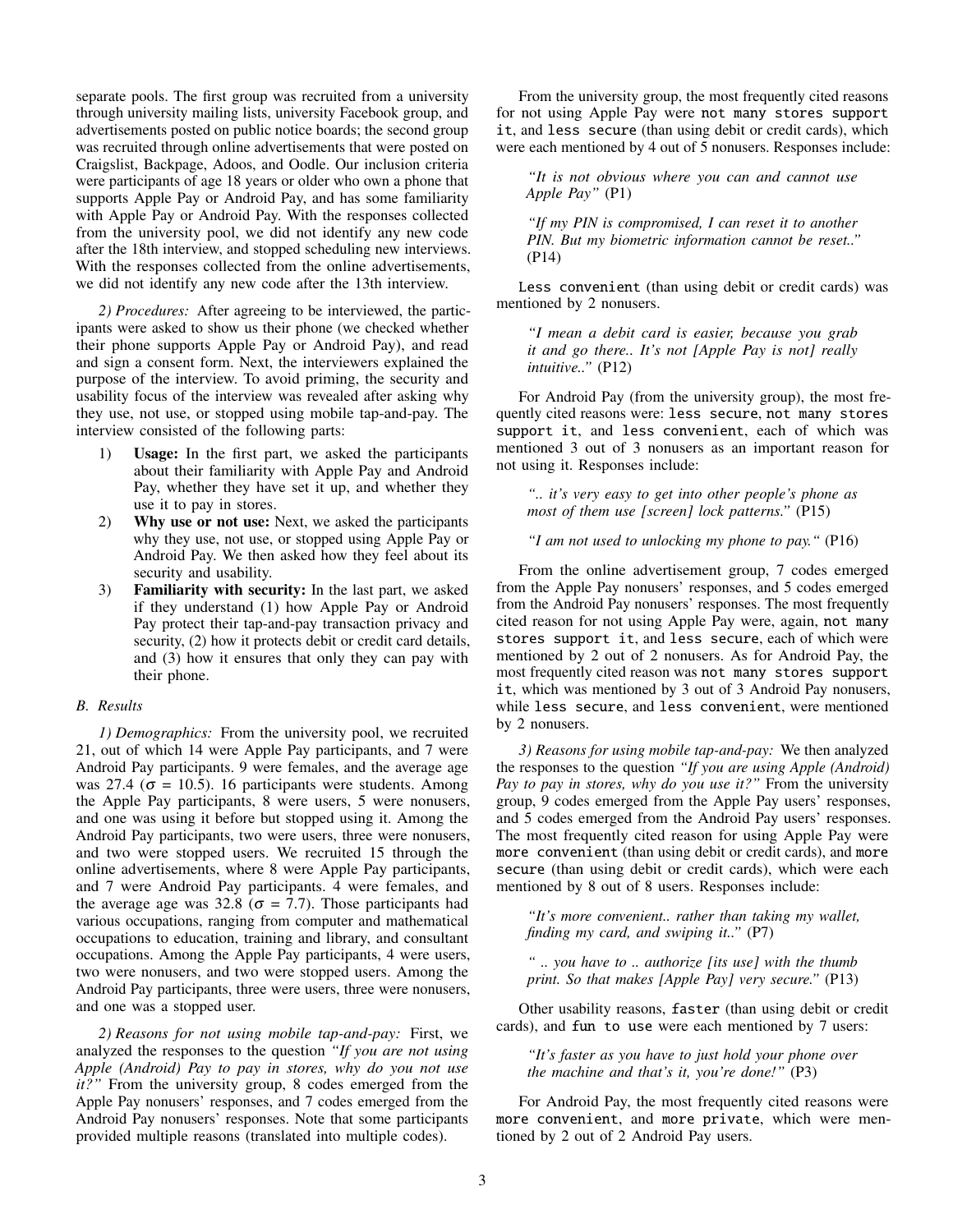From the online advertisement group, 8 codes emerged from the Apple Pay responses, and 7 codes emerged from the Android Pay responses. The most frequently cited reasons for using Apple Pay were more secure, more convenient, and faster, each of which were mentioned by 4 out of 4 Apple Pay users. One participant, P27, mentioned the iPhone location service as a reliable security feature:

*"Apple Pay is more secure because of the inbuilt mechanism to locate my phone in case I lose it"* (P27)

Responses about the two usability factors include:

*"I always carry my phone rather than my wallet"* (P30)

*"It is quicker than inserting or swiping cards"* (P26)

The most frequently cited reasons for using Android Pay were more convenient, faster, more private (than using debit or credit cards), and more secure, each of which were mentioned by 2 out of 3 users. Responses include:

*"It's quicker to pay than pulling out my wallet. I can use multiple cards, and I don't have to fish for those cards from my wallet."* (P28)

*"More secure .. because my actual credit card number isn't sent to the vendor side."* (P22)

*4) Reasons for stopping use:* Next, we analyzed the responses to the question *"If you stopped using Apple (Android) Pay to pay in stores, why did you stop using it?"* From the university group, one code emerged from the Apple Pay responses, and 4 codes emerged from the Android Pay responses. The one reason for stopping use of Apple Pay was not many stores support it:

*"I'm having a hard time identifying stores that have an Apple Pay terminal.."* (P10)

The top two reasons for stopping use of Android Pay were less secure, and less convenient, each of which was mentioned by 2 out of 2 stopped users. One participant, P20, mentioned the inconvenience associated with having to set up a screen lock:

*"It asks [you] to put a screen lock on your phone. That was really inconvenient for me. That's why I uninstalled it."* (P20)

The participants also mentioned forgot to use it, and not many stores support it as other reasons for stopping use of Android Pay.

From the online advertisement pool, 6 codes emerged from the Apple Pay responses as well as from the Android Pay responses. The most frequently cited reasons for stopping use of Apple Pay were not many stores support it, and less convenient, which were each mentioned by 2 out of 2 stopped users. As for Android Pay, all of the codes identified in this section were mentioned once, except for forgot to use it, which was never mentioned.

*5) Familiarity with the security mechanisms:* From the university group, 4 out of 14 Apple Pay participants were knowledgeable about how Apple Pay protects tap-and-pay transaction security and privacy. Two codes that emerged were hides the credit card number from merchants and generate unique token. One participant, P5, knew about encryption and tokenization: *".. it encrypts all our personal information and they present a non-identifiable token."* Only 2 participants knew how Apple Pay protects debit or credit card details. The codes that emerged were encrypt card details, secure element, and generate unique token. Just one participant, P7, was aware of the secure element and how it worked: *"I read about secure element, a dynamic smart chip in the processor .. responsible for handling security."* 10 participants knew how Apple Pay ensures that only they can pay in stores with their phone, mentioning biometric authentication as the security mechanism. From the online advertisement group, 3 out of 8 Apple Pay participants knew how tap-and-pay transaction security and privacy are protected, 2 knew how debit or credit card details are protected, and 7 knew how authentication with Touch ID ensures that only they can use their phone to pay.

As for Android Pay, from the university group, 1 out of 7 Android Pay participants knew how Android Pay protects tap-and-pay transaction security and privacy. One participant knew how Android Pay protects debit or credit card details through encrypt card details. 4 participants had good understanding of how Android Pay ensures that only they can use their phone to pay. The emerged code was screen lock passwords or patterns. From the online advertisement group 2 out of 7 Android Pay participants knew how tap-andpay transaction security and privacy are protected, 2 mentioned encrypt card details for protecting card details, and 4 knew about screen lock passwords or patterns used for authentication. Overall, 25 out of 36 participants knew about the authentication mechanisms. But there were only 10 participants knowledgeable about the transaction security mechanisms, and 7 knowledgeable about the card protection mechanisms.

## *C. Hypotheses*

While the Apple Pay responses showed clear winners among the reasons for using and not using it, responses for Android Pay did not reveal clear winners with multiple common reasons getting similar levels of support. This observation warrants a separate investigation of the two technologies in the second study – each technology with its own set of hypotheses – to further analyze the differences in the importance levels of the cited reasons. After merging the codes from both groups, the three dominant factors for using Apple Pay were more secure (12), faster (11), and more convenient (12). There were just three counts for more private. For not using Apple Pay, not many stores support it (6) and less secure (6) were the dominant concerns. Based on those code counts, we defined the first two hypotheses: H1: usability (more convenient and faster) is a more important factor than security (more secure and more private) for using Apple Pay; H2: security (less secure and less private) is a more important factor than usability (less convenient and slower) for not using Apple Pay.

For using Android Pay (after merging the codes), the dom-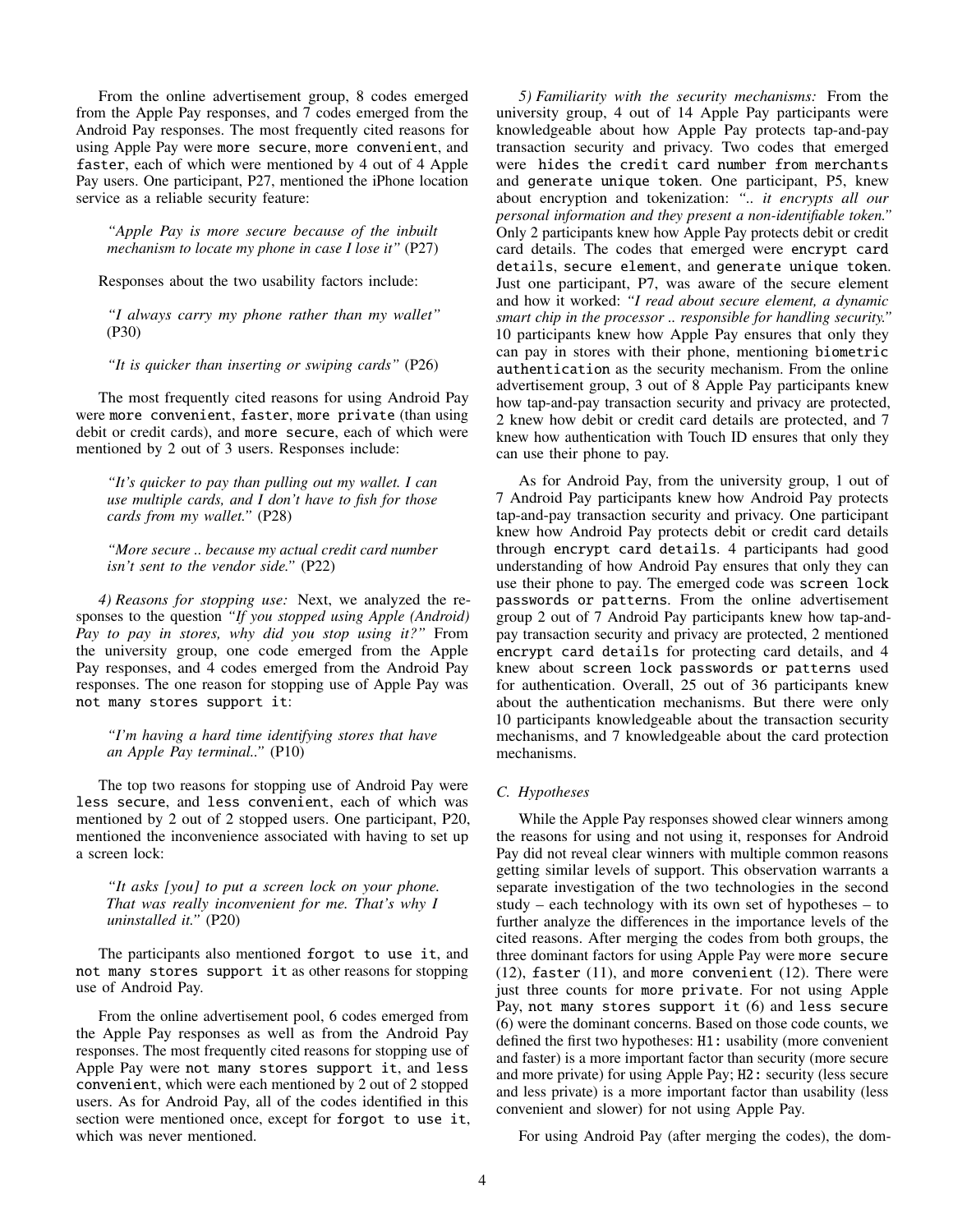inant factors were more convenient (4) and more private (4). Faster and more secure just had two counts each. For not using Android Pay, not many stores support it  $(6)$ , less secure  $(5)$ , and less convenient  $(5)$  were the three most important concerns. Based on those observations, we defined the following null hypothesis: H3: there is no statistically significant difference between the importance of usability and security factors when it comes to using or not using Android Pay.

### *D. Limitations*

One of the limitations is that the results of the interviews are not generalizable. The results of the analyses could have been impacted by our biases, which we tried to minimize by having two separate coders and periodically discussing disagreements to reach consensus. Moreover, the participants could have misunderstood some of the questions or could have interpreted them differently. To keep the chances of such misunderstanding low and ensure consistency, we had two researchers interviewing together, and conducted a pilot study with 19 participants prior to the real interviews.

# IV. SECOND STUDY: ONLINE SURVEY

To address the limitations of the first study, and test the hypotheses listed in Section "Hypotheses," we conducted a large-scale online survey, and statistically analyzed the relative importance of the reasons for using, not using, and stopping use of mobile tap-and-pay solution.

#### *A. Methodology*

The online survey questionnaire was designed based on the codes we identified through the first study, closely resembling the overall in-person interview structure. The clarity of the questions and distinction between the terms used (e.g., "faster" versus "more convenient") were thoroughly validated through the first study. We recruited participants on Amazon Mechanical Turk (MTurk) between March and April 2016. We limited MTurk workers to those in the United States, and asked MTurk workers to participate only if they have some familiarity with Apple (Android) Pay, and own a phone that supports Apple (Android) Pay. Before collecting responses, we conducted a pilot study with 8 Apple Pay and 9 Android Pay users, and improved clarity and readability of the questions based on their feedback. None of the demographic questions (asked at the beginning of the survey) were mandatory, and did not contain any personally identifiable information.

The participants were asked during the survey to submit two photos: (1) a photo of the back of their phone taken in front of a mirror while showing their thumbs up, and (2) a photo of the front of their phone taken in front of a mirror with the selfie mode. We later used those photos to validate the claimed phone model and Apple/Android Pay support. We excluded responses from those who (1) did not provide us with photos, (2) did not follow the photo instructions (attention checking), (3) provided photos that did not match their claimed phone model, or (4) provided photos of a device that does not support Apple/Android Pay. We asked the participants about their familiarity with Apple/Android Pay and paid \$3.00 to all the participants (except for those who did not submit photos). Hence, there was no reason for participants to lie about their familiarity with the technology. We excluded responses from those who said *"I have no idea what Apple/Android Pay is and how it works."* We randomized option orders in all applicable questions.

Without making any assumptions on data distributions, we performed the chi-squared test to compare the proportions of mobile tap-and-pay usage for Apple/Android Pay. The statistical confidence in the reasons for using, not using, and stopping use of Apple/Android Pay were tested using Mann-Whitney U test because the collected data was not normally distributed. Post-hoc comparisons were corrected for multiple-testing using Bonferroni correction when appropriate. To analyze the correlation between the participants' security knowledge level and their adoption rate, we performed Pearson's correlation.

## <span id="page-4-0"></span>*B. Results*

*1) Demographics:* In total, we recruited 454 Apple Pay and 675 Android Pay participants. From the 454 Apple Pay participants, we excluded 75 who failed at least one of the photo checks, 21 who failed the attention check question, and 9 who said they are not familiar with Apple Pay. This left 349 (76.87%) responses for data analysis. For Android Pay participants, we excluded 130 who failed at least one of the photo checks, 24 who failed the attention check question, 10 who said they are not familiar with Android Pay, leaving us with 511 (75.70%) responses for data analysis. Most of the Apple Pay participants were whites (73.5%), and the majority were in the age groups of 25–34 (51.3%), 19–24 (23.5%), and 35–44 (13.5%). 53% were male. 53.6% had a university degree, and 23.8% had a high school diploma. 44 different occupations were reported with students (14.3%), education (8.9%), and business (8.3%) being the top ones. Similarly, most of the Android Pay participants were whites (68.9%), and the majority were in the age groups 25–34 (55.5%), 19–24 (20.0%) and 35–44 (17.8%). 59.4% were male. 52.8% had a university degree, and 32.9% had a high school diploma. 68 different occupations were reported with students (13.1%), computer  $(9.6\%)$ , sales  $(9.2\%)$ , and out of work  $(8.2\%)$  being the top ones.

*2) Security awareness levels:* To gauge the security awareness levels of our Apple Pay participants we asked the following three questions: *"On your iPhone, Safari allows you to save your credit card numbers to auto-fill when requested by a website form. Do you know how to change Safari settings to disable this auto-fill feature?" "A simple passcode is a 4- or 6 digit number. Simple passcode is the default unlock mechanism. Do you know how to enable longer or alphanumeric passcode on your iPhone?"* and *"Do you know how to turn off an app's access to your camera in the settings?"* We asked similar three questions in the context of Android features for our Android Pay participants as well. About 87% of the Apple Pay participants, and about 93.54% of the Android Pay participants said "Yes" to two or more questions (see Table [VII](#page-10-7) in Appendix [A\)](#page-10-8). This indicates that those who are aware of mobile tap-and-pay are generally tech savvy, security aware people, who *seems to know* how to use at least two of those three security features available on their mobile devices.

*3) Limited adoption rate:* To gauge the number of participants who use or not use mobile tap-and-pay, and enable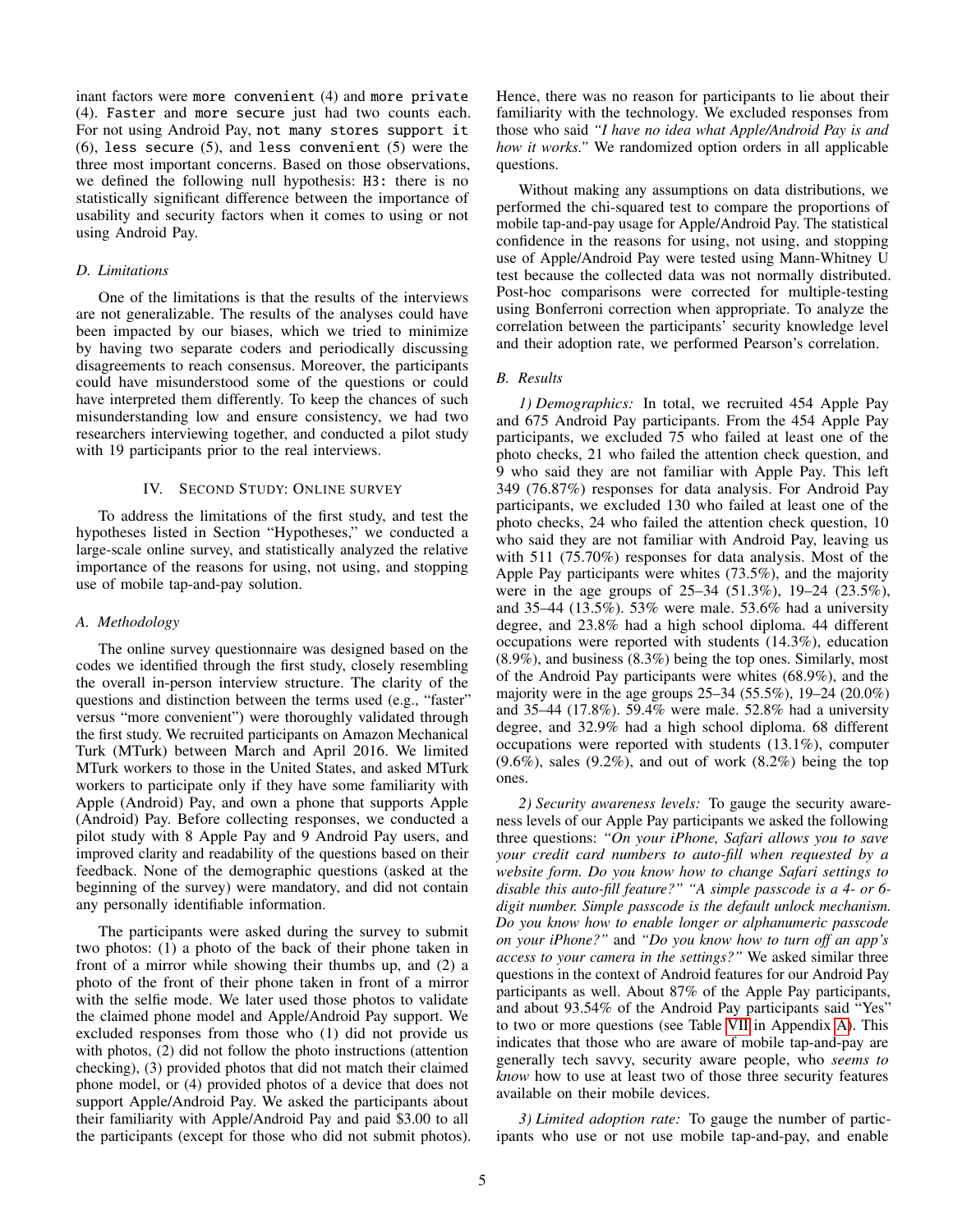<span id="page-5-0"></span>TABLE I. PERCENTAGE OF THE PARTICIPANTS WHO ARE USING, NOT USING, OR STOPPED USING APPLE (ANDROID) PAY. NOTE, ALL OF OUR PARTICIPANTS HAD *some familiarity* WITH APPLE (ANDROID) PAY.



<span id="page-5-1"></span>Fig. 1. Reasons for *not using* Apple Pay, sorted based on the overall distribution of the ranks between 1 and 8, where 1 represents the most important rank.

conditional branching on the questions, we asked *"Do you use Apple (Android) Pay to pay in stores?"* The participants were asked to choose from the following three options: *"No, I have never used it," "Yes, I use it,"* and *"I was using it in the past but stopped using it."* As shown in Table [I,](#page-5-0) there is a much larger percentage of Apple Pay users (36%) than Android Pay users (21%), and lower percentage of those who stopped using Apple Pay (10%) than those who stopped using Android Pay (15%). This indicates that Apple Pay is the more popularly used technology among those who have some familiarity with them. The difference in the distribution of users, non users, and stopped users between the two technologies was statistically significant ( $p < 0.0001$ , chi-square test). It is also worth noting that the percentage of those who have never used it are much larger than those who use it for both technologies, indicating that mobile tap-and-pay has somewhat *limited adoption rate*.

*4) Reasons for not using mobile tap-and-pay:* We asked the nonusers *"If you are not using Apple (Android) Pay to pay in stores, why do you not use it? Rank the options below in order of importance from 1 to 8, 1 being the most important reason. If there is no* other *reason, leave its ranking as blank."* We also asked the participants *"If you had* other *reason and ranked it, please specify what that reason is."* Figures [1](#page-5-1) and [2](#page-5-2) show the reasons for not using Apple Pay and Android Pay, respectively, sorted based on the overall distribution of the importance ranks between 1 and 8. The option order was randomized in the survey.

For Apple Pay, *"It is less secure than using debit or credit cards to swipe-and-pay in stores"* (less secure) and *"It is less private than using debit or credit cards to swipe-andpay in stores"* (less private) were the top two reasons. To clarify, the term "private" was defined as follows in the survey: *"Private means limiting access others, including Apple, may have to your card details and transaction information."* Usabilityrelated reasons, *"It is less convenient than using debit or credit cards to swipe-and-pay in stores"* (less convenient) and *"It is slower than using debit or credit cards to swipe-andpay in stores,"* (slower) were ranked lower than the securityrelated reasons. The differences in rank distribution between less secure and slower, and between less private and



<span id="page-5-2"></span>Fig. 2. Reasons for *not using* Android Pay.

<span id="page-5-3"></span>TABLE II. THE NUMBER OF PARTICIPANTS WHO CHOSE EACH REASON AS THE MOST IMPORTANT REASON FOR *not using* APPLE PAY OR ANDROID PAY. NOTE, THOSE NUMBERS MAY NOT ADD UP TO EXACTLY MATCH THE NUMBERS PRESENTED IN TABLE [I](#page-5-0) BECAUSE SOME PARTICIPANTS SKIPPED QUESTIONS.

| <b>Apple Pay</b>              |       | <b>Android Pay</b> |                               |       |             |
|-------------------------------|-------|--------------------|-------------------------------|-------|-------------|
| Reason                        | Count |                    | Reason                        | Count |             |
| Less secure                   | 40    | $(22.22\%)$        | Not many stores support<br>it | 64    | (20.13%)    |
| Not many stores support<br>it | 35    | $(19.44\%)$        | Less secure                   | 53    | (16.67%)    |
| Forgot                        | 25    | $13.89\%$          | Other                         | 47    | (14.78%)    |
| Other                         | 22    | $12.22\%$          | Less convenient               | 42    | $(13.21\%)$ |
| Less private                  | 20    | $(11.11\%)$        | Forgot                        | 41    | $(12.89\%)$ |
| Less convenient               | 19    | $(10.56\%)$        | Less private                  | 30    | $(9.43\%)$  |
| Not an early adopter          | 19    | $(10.56\%)$        | Not an early adopter          | 25    | $(7.86\%)$  |
| Slower                        |       | $(3.33\%)$         | Slower                        | 16    | $(5.03\%)$  |

slower were statistically significant (all  $p < 0.005$ , Bonferronicorrected Mann-Whitney U test). Not many stores support it ranked third, indicating that availability is another important reason for not using Apple Pay. Not many stores support it ranked higher than slower and not an early adopter  $(p < 0.05$ , Bonferroni-corrected Mann-Whitney U test).

In contrast, Not many stores support it was the top reason for not using Android Pay. Not many stores support it ranked higher than slower, not an early adopter, *"I just forgot to use it"* (forgot), and other with statistical significance ( $p < 0.005$ , Bonferroni-corrected Mann-Whitney U test). This is probably because Android Pay (launched later) is less available than Apple Pay. Less convenient ranked second for Android Pay (compared to being ranked fourth for Apple Pay), indicating that the Android Pay nonusers have more concerns about its usability. Difference in the ranking distribution between less secure and slower was statistically significant ( $p < 0.05$ , Bonferroni-corrected Mann-Whitney U test) but the difference between less private and slower was not  $(p = 0.08,$  Bonferroni-corrected Mann-Whitney U test).

Table [II](#page-5-3) shows the number of participants who chose each reason as the most important reason for not using. The top two reasons for both technologies were less secure (22.22% and 16.67% for Apple Pay and Android Pay, respectively) and not many stores support it (19.44% and 20.13%), indicating that *security* and *availability* are the prevalent reasons for not using mobile tap-and-pay. For Android Pay, however, the gap between less secure and less convenient was much smaller (just 3.56%) compared to Apple Pay (11.66%). Between the two usability-related reasons, the participants were less concerned with slower than less convenient.

*5) Reasons for using mobile tap-and-pay:* We asked the users *"If you are using Apple (Android) Pay to pay in stores,*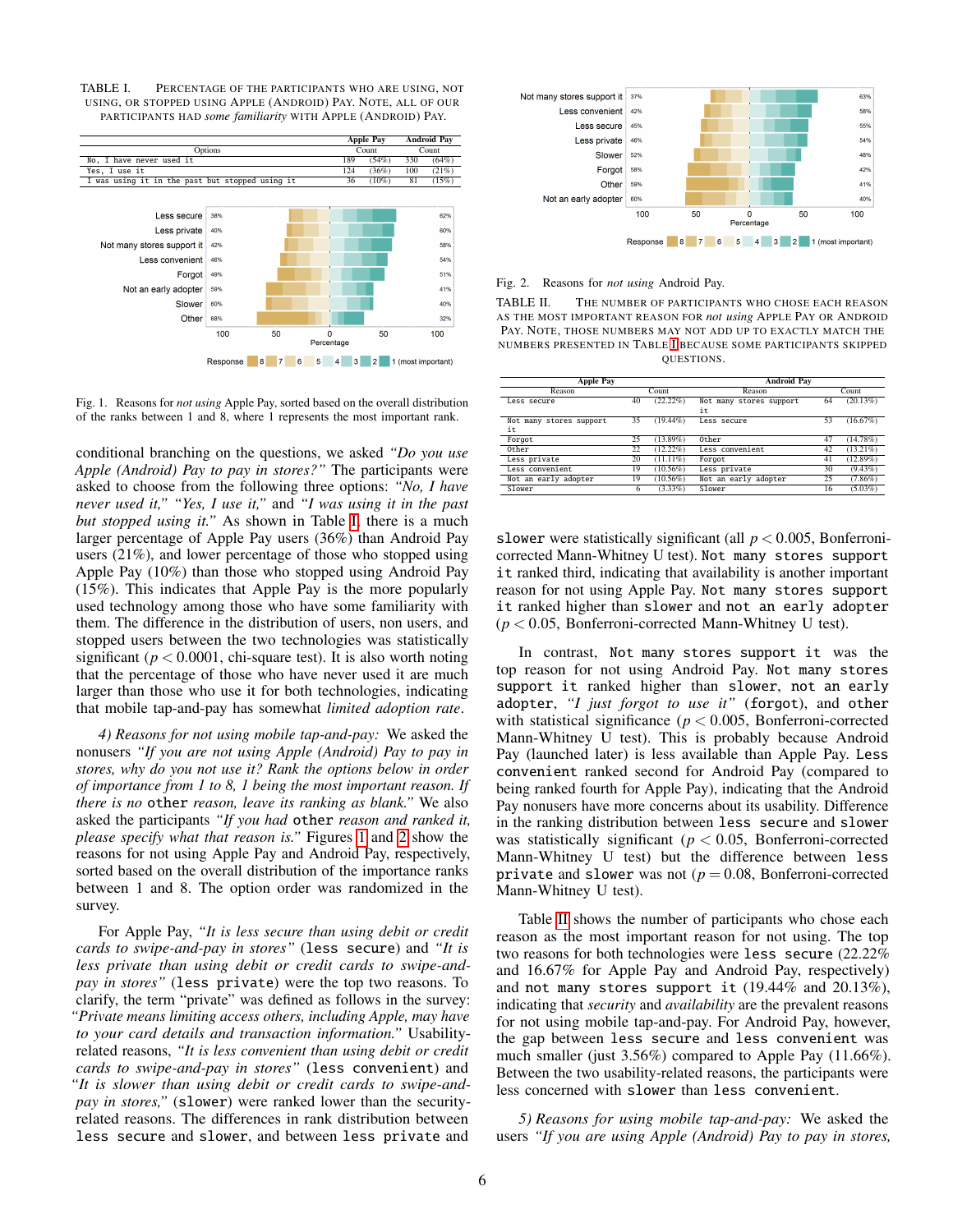

Response 8 7 6 5 4 3 2 1 (most important)

<span id="page-6-0"></span>Fig. 3. Reasons for *using* Apple Pay, sorted based on the overall distribution of the ranks between 1 and 8.



<span id="page-6-1"></span>Fig. 4. Reasons for *using* Android Pay.

*why do you use it?"* We used the same option-ranking format as the previous ("reasons for not using") question. Figures [3](#page-6-0) and [4](#page-6-1) show the reasons for using Apple Pay and Android Pay, respectively, sorted based on the overall distribution of the importance ranks between 1 and 8.

For Apple Pay users, *"It is faster than using debit or credit cards to swipe-and-pay in stores"* (faster) and *"It is more convenient than using debit or credit cards to swipeand-pay in stores"* (more convenient) were the top two reasons. Both were usability-related reasons. This contrasts with the observations for the nonusers who picked security as their biggest concern. Faster ranked higher than *"It is more secure than using debit or credit cards to swipe-and-pay in stores"* (more secure), *"I'm curious about a new technology"* (curiosity), *"It is fun to use"* (fun), *"It is more private than using debit or credit cards to swipe-and-pay in stores"* (more private), *"It is more reliable than using debit or credit cards to swipe-and-pay in stores"* (more reliable), and other with statistical significance (all  $p < 0.05$ , Bonferroni-corrected Mann-Whitney U test). Even though more secure was not the most important factor for using Apple Pay, it ranked third overall, indicating that security is still an important factor. The differences in the ranking distribution between more secure and more reliable, and between more secure and other were statistically significant (all *p* < 0.05, Bonferroni-corrected Mann-Whitney U test).

Similar trends were observed with Android Pay users, where the top three reasons were the same as the reasons for using Apple Pay. This reinforces the observation that usability is the most important factor for mobile tap-and-pay users.

Table [III](#page-6-2) shows the number of participants who chose each reason as the most important reason (i.e., ranked first) for using Apple Pay or Android Pay. The top two reasons for Apple

TABLE III. THE NUMBER OF PARTICIPANTS WHO CHOSE EACH REASON AS THE MOST IMPORTANT REASON FOR *using* APPLE PAY OR ANDROID PAY.

<span id="page-6-2"></span>

| <b>Apple Pay</b> |       |             | <b>Android Pay</b> |    |             |  |
|------------------|-------|-------------|--------------------|----|-------------|--|
| Reason           | Count |             | Reason             |    | Count       |  |
| Faster           | 30    | $(25.21\%)$ | More convenient    | 29 | $(29.90\%)$ |  |
| More convenient  | 30    | $(25.21\%)$ | More secure        | 12 | (12.37%)    |  |
| More secure      | 17    | $(14.29\%)$ | Fun                | 11 | $(11.34\%)$ |  |
| Fun              | 13    | $(10.92\%)$ | Faster             | 10 | $(10.31\%)$ |  |
| Curiosity        | x     | $(6.72\%)$  | Other              | 10 | $(10.31\%)$ |  |
| More private     |       | $(6.72\%)$  | More private       | 9  | $(9.28\%)$  |  |
| Other            | 8     | $(6.72\%)$  | Curiosity          | 9  | $(9.28\%)$  |  |
| More reliable    |       | $(4.20\%)$  | More reliable      |    | $(7.22\%)$  |  |

TABLE IV. THE PERCENTAGES OF THE PARTICIPANTS WHO CORRECTLY ANSWERED 0, 1, 2, OR 3 SECURITY KNOWLEDGE QUESTIONS.

<span id="page-6-3"></span>

| # correct | <b>Apple Pay</b> |             |     | <b>Android Pav</b> |
|-----------|------------------|-------------|-----|--------------------|
|           | 85               | $(24.36\%)$ | 219 | $(42.86\%)$        |
|           | 184              | $(52.72\%)$ | 175 | $(34.24\%)$        |
|           | 43               | $(12.32\%)$ | 50  | $(9.78\%)$         |
|           | 37               | $(10.60\%)$ | 67  | $(13.11\%)$        |

Pay were faster and more convenient, both at 25.21%. Usability also dominated the Android Pay responses; more convenient was chosen as the most important reason by 29.90% of the users. More secure came at third for Apple Pay with 14.29%, and second for Android Pay at 12.37%. However, for Android Pay, the differences between the second, third, and fourth factors were small.

*6) Reasons for stopping use:* We also asked the participants *"If you stopped using Apple (Android) Pay to pay in stores, why did you stop using it?"* For both technologies, the participants who stopped using mobile tap-and-pay picked not many stores support it and less convenient as the two most important reasons. This indicates that *usability* and *availability* are the two most prevalent factors for stopping the use of mobile tap-and-pay (see Figures [7](#page-10-9) and [8](#page-10-10) in Appendix [B\)](#page-10-11).

*7) Security knowledge and adoption rates:* We asked the same three questions described in the first study "Procedures" about the security mechanisms used in Apple (Android) Pay, and gave 6 options to choose from – there was only one correct answer for each question. There was no motivation for the participants to use smart guessing techniques to answer these questions correctly as there was no additional reward for getting them right.

As shown in Table [IV,](#page-6-3) for both Apple Pay and Android Pay, about 77% of the participants got just one or less correct, indicating that the majority have limited knowledge about the specific security mechanisms being used in mobile tap-and-pay. In particular, about 81% of the *nonusers* (for both technologies) answered one or less correctly. About 68% Apple Pay *users* and 63% Android Pay *users* answered one or less correctly, indicating that the users, overall, were more knowledgeable.

Next, we analyzed the correlation between the participants' using or not using status and the number of security knowledge questions they correctly answered (i.e., the security knowledge level). We found a positive correlation for both Apple Pay ( $\rho = 0.19$ ,  $p < 0.0001$ ) and Android Pay ( $\rho = 0.20$ ,  $p < 0.0001$ ). As shown in Figures [5](#page-7-0) and [6,](#page-7-1) participants who are more knowledgeable about the security mechanisms are more likely to be using mobile tap-and-pay.

*8) Perception of security:* To study potential effects of educating nonusers about the security mechanisms on the mobile tap-and-pay adoption rate, we invited back the nonusers (from the second online study) who mentioned less secure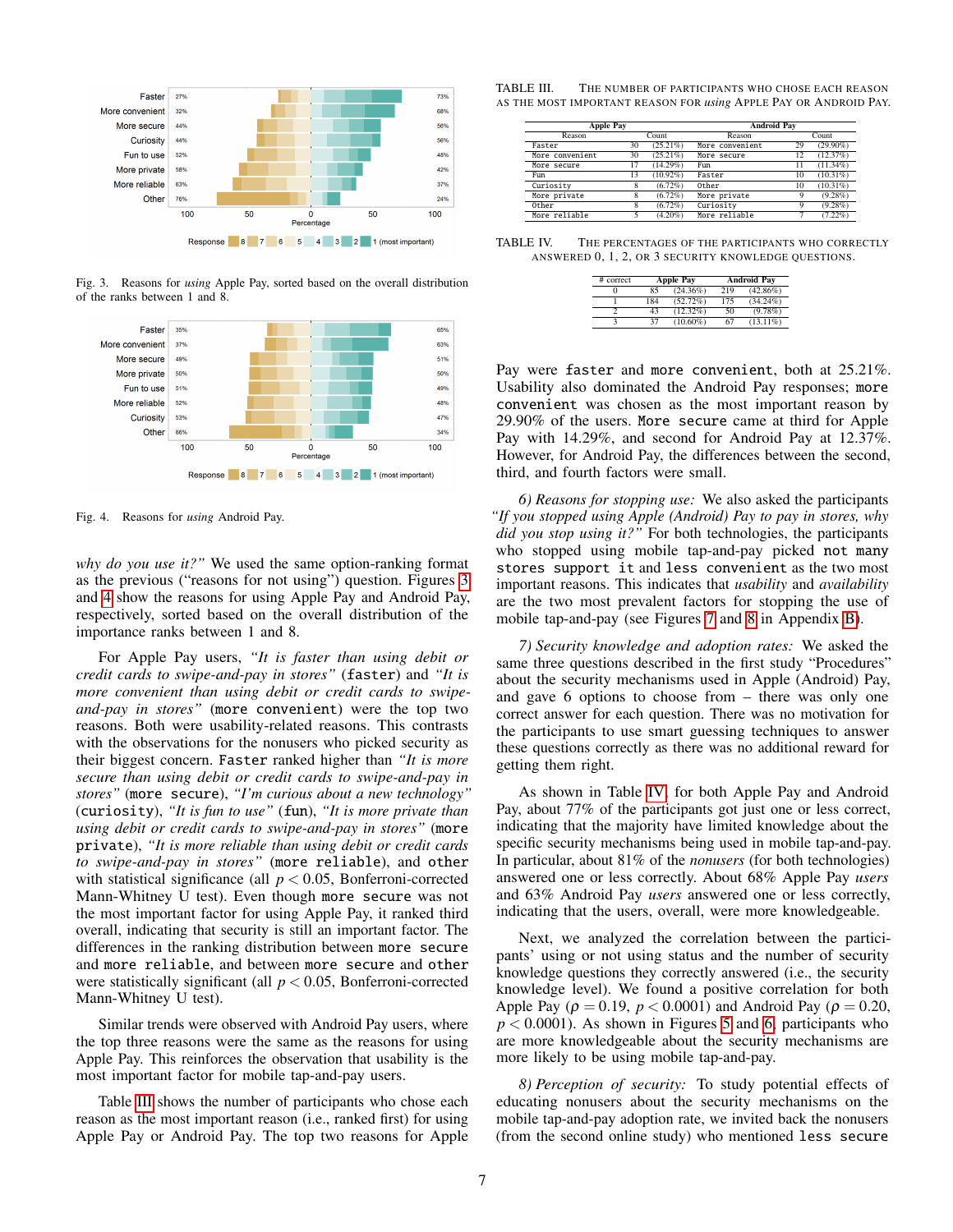

<span id="page-7-0"></span>Fig. 5. Percentages of the Apple Pay stopped users, nonusers, and users grouped by the number of security knowledge questions they answered correctly.



<span id="page-7-1"></span>Response I was using it in the past but stopped using it No, I have never used it Yes, I use it

Fig. 6. Percentages of the Android Pay stopped users, nonusers, and users grouped by the number of security knowledge questions they answered correctly.

as the top concern for not using mobile tap-and-pay, and asked them the following two questions: *"Why do you feel that using Apple (Android) Pay to tap-and-pay in stores is less secure than using debit or credit cards to swipe-and-pay in stores?"* and *"Tell us whether you agree or disagree with the following statement: If I learn that using Apple (Android) Pay to tap-andpay in stores is more secure than using debit or credit cards to swipe-and-pay in stores, I would then use Apple (Android) Pay to pay in stores. "*

For Apple Pay, 10 out of 12 nonusers (who came back to participate) strongly agreed or agreed with the above statement; for Android Pay, 8 out of 14 nonusers strongly agreed or agreed. Those results indicate that by educating the nonusers about the security mechanisms and explaining why using mobile tap-and-pay can be more secure, one could potentially improve the adoption rates for both technologies.

We used open coding to code the responses to the first question. Across both technologies, insecure storage of card information was the most frequently mentioned reason, being mentioned by 13 out of 26 nonusers. An Apple Pay participant said *"I don't think storing credit card information on my phone that can be accessed with a passcode is very secure. I also don't always think that the software used to store my credit card information is very secure."* An Android Pay participant mentioned *"I inherently feel that Android Pay is less secure just because the information would be on my phone, which is less secure than my wallet."* In fact, all of the Android Pay nonusers falsely believed that the card information is stored in the device, when it is actually stored in secure cloud servers. Only 2 out of those 13 nonusers correctly answered the question about security mechanisms used to protect card details, demonstrating the need to educate them about the security guarantees provided through the secure element (Apple), and HCE and secure cloud server (Google) technologies. Stealing phone and making purchases, mentioned 7 times, was another popular reason. An Apple Pay participant was worried about *".. someone who*

TABLE V. TOP 7 REASONS FOR FEELING APPLE PAY IS SLOW OR INCONVENIENT. SOME RESPONSES CONTAINED MULTIPLE REASONS (CODES).

| Ranking | Reason (code)                                 | Count |             |
|---------|-----------------------------------------------|-------|-------------|
|         | Need to unlock phone and start app            | 40    | (26.67%)    |
|         | Getting phone out                             | 22    | (14.67%)    |
| 2       | Apple Pay availability                        | 22    | (14.67%)    |
|         | Untrained cashiers                            | 21    | $(14.00\%)$ |
|         | Slower than getting a card out and swiping it | 21    | $(14.00\%)$ |
| 6       | Habit of using cards                          | 19    | (12.67%)    |
|         | Uncertainty about Apple Pay availability      | 18    | $(12.00\%)$ |

TABLE VI. TOP 7 REASONS FOR FEELING ANDROID PAY IS SLOW OR INCONVENIENT.

<span id="page-7-2"></span>

| Ranking                 | Reason (code)                                 |    | Count       |  |
|-------------------------|-----------------------------------------------|----|-------------|--|
|                         | Need to unlock phone and start app            |    | $(26.52\%)$ |  |
| 2                       | Slower than getting a card out and swiping it |    | $(25.00\%)$ |  |
| $\mathbf{\hat{z}}$      | Getting phone out                             |    | (16.67%)    |  |
| $\overline{\mathbf{4}}$ | Untrained cashiers                            | 42 | $(15.91\%)$ |  |
| 5                       | Phone availability                            | 39 | $(14.77\%)$ |  |
| 6                       | Android Pay availability                      | 36 | $(13.63\%)$ |  |
|                         | Uncertainty about Android Pay availability    | 20 | $(7.58\%)$  |  |

*had access to my phone could use Apply Pay to pay for their purchases."* Similarly, an Android Pay participant mentioned *".. if I were to lose my phone, it would make it too easy for someone to use [it] to pay for things."* Unfamiliarity with new technology was mentioned 5 times.

*9) Perception of usability:* Toward the end of the online survey, we asked all the participants *"If you feel that using Apple (Android) Pay to pay in stores is slow or inconvenient, why do you feel this way?"* as open ended questions. Again, we used open coding to code the responses.

As shown in Tables [VI](#page-7-2) and [VI,](#page-7-2) the top reason for both technologies was need to unlock phone and start app at 26.67% and 26.52%. Interestingly, this is a *usability misconception* since neither technology requires users to start a payment application (see Section [II-A\)](#page-1-0). Apple Pay does not even require users to unlock their phones. One Apple Pay participant mentioned *"The time taken to dig out the phone, unlock it, open the app is slower compared to grabbing a card and swiping it."* 25% of the Android Pay participants and 14% of the Apple Pay participants responded saying that it feels slower than getting a card out and swiping it. An Android Pay participant mentioned *"Pulling out a wallet, grabbing credit card, [and] swiping, is faster and easier for me than pulling out phone, unlocking phone, opening app, and using it."* A larger percentage of the Android participants could have felt that way as Android Pay requires users to first unlock their phones, which is not necessary on Apple Pay. Getting phone out was another common reason as many female participants mentioned that finding their phones and getting them out from their purses is slow and inconvenient. One Android Pay participant mentioned that *"Usually I have my phone tucked away in my purse, and it's just easier to grab my debit card."* At 14% and 15.91%, untrained cashiers was also frequently mentioned. An Apple Pay participant mentioned *".. and cashiers cannot troubleshoot issues on the spot since they're largely unfamiliar with Apple Pay as well."* Service availability related reasons, Apple (Android) Pay availability and uncertainty about Apple (Android) Pay availability were common too. The participants explained that the uncertainty about whether a store supports mobile tap-and-pay, and just the lack of supporting stores make mobile tap-and-pay inconvenient.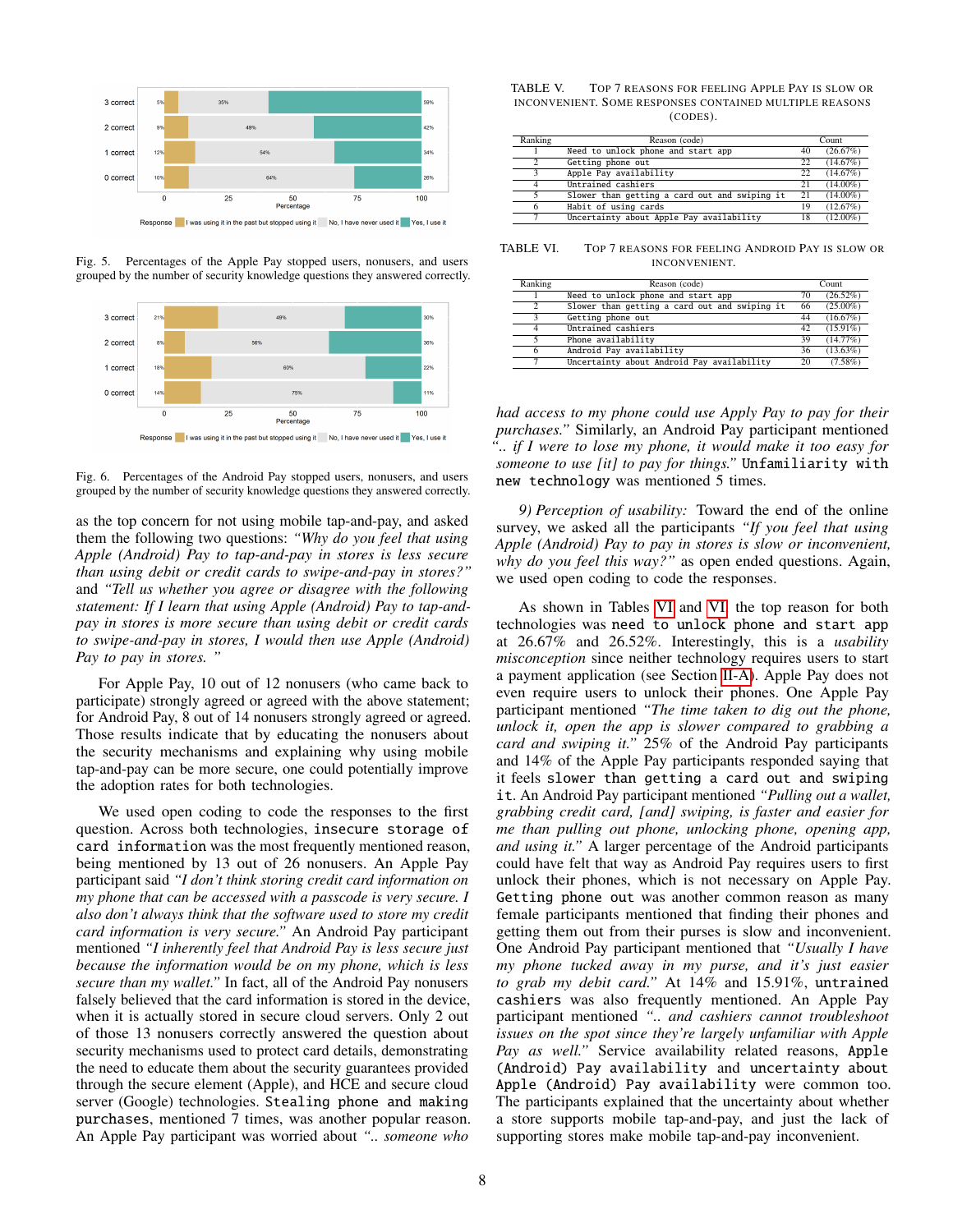# *C. Limitations*

Our online survey has three limitations. First, we asked our participants to take two photos, and email them to us during the survey. This part of the survey could have introduced a bias toward a more technically savvy group of smart phone users. We mitigated this limitation by presenting clear example photos, and providing guidelines that are easy to follow. Also, through the first study, we learned that a large portion of those who are aware of mobile tap-and-pay are technically savvy in nature anyway. Second, the MTurk workers do not always represent general Apple Pay or Android Pay users, and all of our participants were from the United States. Hence, any generalization of the results presented in this paper need to be performed with caution. Third, we only focused on the *physical tap-and-pay* feature of mobile payment solutions, and compared them with the traditional, *physical swipe-and-pay* transactions made using debit or credit cards in stores. When we first started designing the user studies, Apple Pay was only available in the United States, and chip-and-PIN readers were rarely used in the United States. In fact, swipe-and-pay is still the most commonly used payment method [\[8\]](#page-10-12).

#### V. DISCUSSIONS

## *A. Importance of usability for Apple Pay users*

More convenient and faster were ranked as the top two factors for using Apple Pay (see Figure [3\)](#page-6-0). Faster showed statistically significant superiority in the overall ranking distribution over both more secure and more private. Table [III](#page-6-2) reinforces this observation. We collected sufficient evidence from the second study to accept the first hypothesis "H1: usability (more convenient and faster) is a more important factor than security (more secure and more private) for using Apple Pay." Considering that mobile tap-and-pay is a securitycritical application, this finding is intriguing, as Apple Pay users still favor usability over security as the primary reason for using the technology.

# *B. Security concerns for Apple Pay nonusers*

The second hypothesis was "H2: security (less secure and less private) is a more important factor than usability (less convenient and slower) for not using Apple Pay." Our ranking results in Figure [1](#page-5-1) show less secure and less private as the top two factors for not using Apple Pay. The differences in the importance score distribution between less secure and slower, and between less private and slower were statistically significant. Table [II](#page-5-3) shows that a much large proportion of Apple Pay nonusers chose less secure (22.22%) as the most important reason, compared to less convenient (10.56%) and slower (3.33%). Based on this evidence, we accepted the second hypothesis. One of the key, non-intuitive findings of this paper is this *reverse ordering* of the usability and security factors between the users and nonusers. Those findings suggest that Apple should primarily focus on addressing their nonusers' concerns about security to improve the adoption rate, which is still only about 36%.

# *C. Smaller gaps between the usability and security factors for Android Pay*

Our null hypothesis stated "H3: there is no statistically significant difference between the importance of usability and security factors when it comes to using or not using Android Pay." Figure [4](#page-6-1) shows the same top three reasons for using Apple Pay, in the order of faster, more convenient, and more secure, indicating that usability is considered more important than security. However, none of the differences in the ranking distribution between those factors were statistically significant. Despite this relatively smaller importance of the usability factors among the Android Pay users (compared to the Apple Pay users), more convenient did dominate Table [III](#page-6-2) with 29.90%, which was much larger than more secure (12.37%) and more private (9.28%). Those observations do indicate that usability is the top reason for using Android Pay as well. From the Android Pay nonusers, we did find a statistically significant difference in the importance ranking distribution between less secure and slower. But unlike Apple Pay, which showed less secure and less private as the top two reasons for not using it, less convenient was ranked as the second reason. We did not collect sufficient evidence to reject the null hypothesis.

#### *D. Learning about the security protections*

Insecure storage of card information was the most frequently cited reason among the nonusers (who chose security as their top concern) for feeling mobile tap-and-pay is less secure than traditional swipe-and-pay (see Section [IV-B\)](#page-4-0). Educating those nonusers about the card information protection technologies that are already in place (see Section [II\)](#page-1-1) could help them understand that card information stored encrypted on their phones is more secure than physically carrying cards inside their wallet and overcome this *security misconception*. Stealing phone and making purchases was another commonly cited reason. By learning about the authentication mechanisms and lost/stolen phone features that allow one to quickly disable mobile tap-and-pay remotely, nonusers could realize that using stolen phones to make purchases is actually harder than physically using stolen cards.

## *E. Usability improvements*

Our usability analysis in Section [IV-B](#page-4-0) revealed that a large proportion of those who feel mobile tap-and-pay is inconvenient or slow falsely believe that they need to start a payment application before they can start making payments. Apple Pay participants also believed they had to first unlock their phones before paying, which, again, is not true. To overcome those misconceptions, Apple and Google need to educate their customers that such steps are not necessary, and their solutions can be faster than swiping to pay. Many participants complained that pulling out their phones from their purses or pockets to make a payment is inconvenient and slow, especially with larger smart phones that are in use today. To address this issue, existing wearable devices, e.g., smartwatches, can be designed to support mobile tap-and-pay. In fact, Apple Watch already does, allowing users to pay without having to pull out their phone.

For issues related to uncertainty about Apple (Android) Pay availability, we imagine that Apple and Google could offer a location-based service for stores to install, which would automatically inform users (e.g., through a popup message on their phone or smartwatch) about the availability of a mobile tap-and-pay terminal when they enter a store.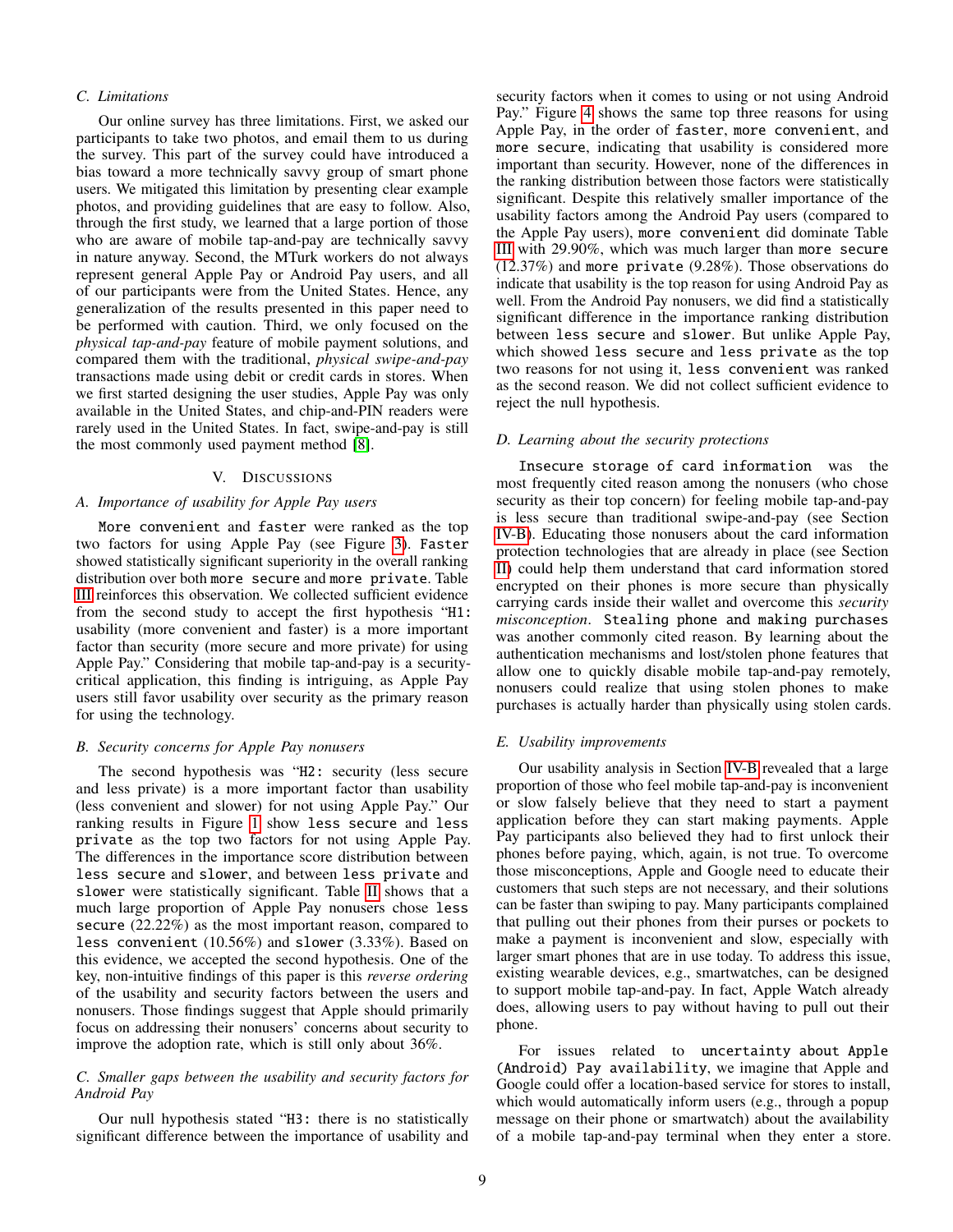Radio Frequency technologies such as Wi-Fi, Bluetooth and RFID, ultrasound, infrared, and magnetic fields could be used to enable an indoor mobile payment discovery system [\[9\]](#page-10-13). To deal with issues around untrained cashiers, Apple and Google can work with the stores that support mobile tap-and-pay, and provide training and learning materials and programs for cashiers to quickly learn about the technologies and integral troubleshooting practices.

## VI. RELATED WORK

Much of the previous research has been focused on developing a variety of models based on the "theory of reasoned action" and "theory of planned behavior" to examine mobile payment user behaviors. Among them, the most popular one is the "technology acceptance model" [\[10\]](#page-10-14), [\[11\]](#page-10-15), [\[12\]](#page-10-16). Linck et al. [\[13\]](#page-10-17) examine security issues in mobile payment from the customer's perspective, concluding that simple, secure, and inexpensive payment services are preferred. Schierz et al. [\[14\]](#page-10-18) conclude that the most important drivers for consumer's acceptance of mobile payment services are perceived compatibility and individual mobility. Dahlberg et al. [\[15\]](#page-10-19) identify the factors relevant to acceptance of mobile payment as ease of use, usefulness, and trust. However, most of the mobile payment research mentioned above was done before mobile tap-and-pay solutions became available. In contrast, our work explicitly focuses on the *physical tap-and-pay* method, and people's perceptions on using it for payments at stores.

As Apple Pay and Android Pay are fairly new technologies, there is not much work done to date on investigating people's perceptions on their usability and security. Fiedler et al. [\[16\]](#page-10-20) investigate factors that influence acceptance of Apple Pay but their study was conducted in Germany where the tap-andpay feature is still not available. Further, their hypotheses and analyses do not directly evaluate how security affects the acceptance of Apple Pay. Morosan et al. [\[17\]](#page-10-21) explain people's intentions to use NFC-based mobile payments in hotels. They did not find any relationship between perceived security and people's intentions to use them in hotels. Oliveira et al. [\[18\]](#page-10-22) found that compatibility, perceived security, and performance expectations would have significant effects over adoption of mobile payments in general (including online mobile payments). However, they do not dive deep into specific security and usability issues. Shaw [\[19\]](#page-10-23) studies the factors that influence intention to use mobile wallet adoption in the United States. Again, specific security and usability issues are not discussed. Krol et al. [\[20\]](#page-10-24) show that purchasing habits and reward schemes are primary factors that influence decisions to use a payment technology, only lightly touching on contactless payment methods. Our results showed that Apple Pay and Android Pay users and nonusers have different perceptions, and their concerns and adoption reasons are ordered differently (see Tables [II,](#page-5-3) [III,](#page-6-2) and [VIII\)](#page-11-0). Studies such as [\[19\]](#page-10-23), [\[18\]](#page-10-22) that generalize and group all mobile payment solutions together would miss such differences in perceptions, and issues that are specific to each technology.

Luca et al. [\[3\]](#page-10-2) showed that usability is the top argument for both using and not using Touch ID, which is a fingerprint-based authentication mechanism used on iPhones. For Face Unlock, which is a face recognition-based authentication mechanism for Android devices, usability (22%) was again the more

important factor than security (8%) for not using it. Those results contrast with our findings for Apple Pay where the top factor for not using it was security – we surmise that the higher security risks associated with using mobile tap-and-pay may have impacted this. Egelman et al. [\[21\]](#page-10-25) provide insight on the correlation that exists between users' risk perceptions and their willingness to use a locking feature on their phones. We found a positive correlation between the participants' knowledge about the security mechanisms being used and their likelihood of using mobile tap-and-pay.

Some recent online (non-academic) surveys studied Apple Pay adoption rates and reasons. An Apple Pay adoption study [\[22\]](#page-10-26) was conducted in a collaborative effort between "PYMNTS" and "InfoScout" to determine the degree to which consumers use Apple Pay (the population statistics are unknown though). Based on the responses collected through a single quarter (July to October, 2015), their results show that 16.6 % people have tried Apple Pay ever since owning an iPhone 6 or 6s. As the three major reasons for not using Apple Pay, they identified "satisfied with my current payment method" (38.4 %), "not familiar with how Apple Pay works"  $(33.5\%)$ , and "security" concerns about Apple Pay" (18.7%). A survey conducted by Phoenix Marketing on 3,000 people [\[23\]](#page-10-27) found that after Apple Pay launched in 2014, it was adopted by 11% of card-holding households in February 2015, but did not offer any usage reasons. The adoption rates mentioned in those studies are lower than our rates mainly because we only recruited those who had some level of familiarity with Apple (Android) Pay. In contrast to those online surveys, we performed much deeper analyses of the participants' perceptions on security and usability, studying specific concerns and identifying misconceptions, and arrived at statistically significant results. Based on those results, we also recommend strategies for improving usability.

### VII. CONCLUSIONS

Our study results show that *usability* is the most important reason for using mobile tap-and-pay. However, for Apple Pay nonusers, *security concerns* were the most important factor for not using it. A common *security misconception* we identified among the nonusers (who mentioned security as their top concern) was that they felt storing card information on their phones is less secure than physically carrying cards inside their wallets. However, only about 15% of such nonusers were knowledgeable about the secure storage mechanisms being used. We also identified a *usability misconception* where the participants falsely believed that a payment application needs to be launched before they can make a payment, and as a result, felt that mobile tap-and-pay is inconvenient and slow.

Our findings suggest that technology adoption rates (only about 36% for Apple Pay and 21% for Android Pay) could improve with increased awareness of the security protections and convenience offered by tap-and-pay solutions over traditional swipe-and-pay. An important future research would be to study how education of nonusers about the security protections in mobile tap-and-pay affects their mental models and decisions to use the technology.

#### ACKNOWLEDGMENT

This work was supported by the ITRC (IITP-2016-R0992- 16-1006), and the School of EECS at Oregon State University.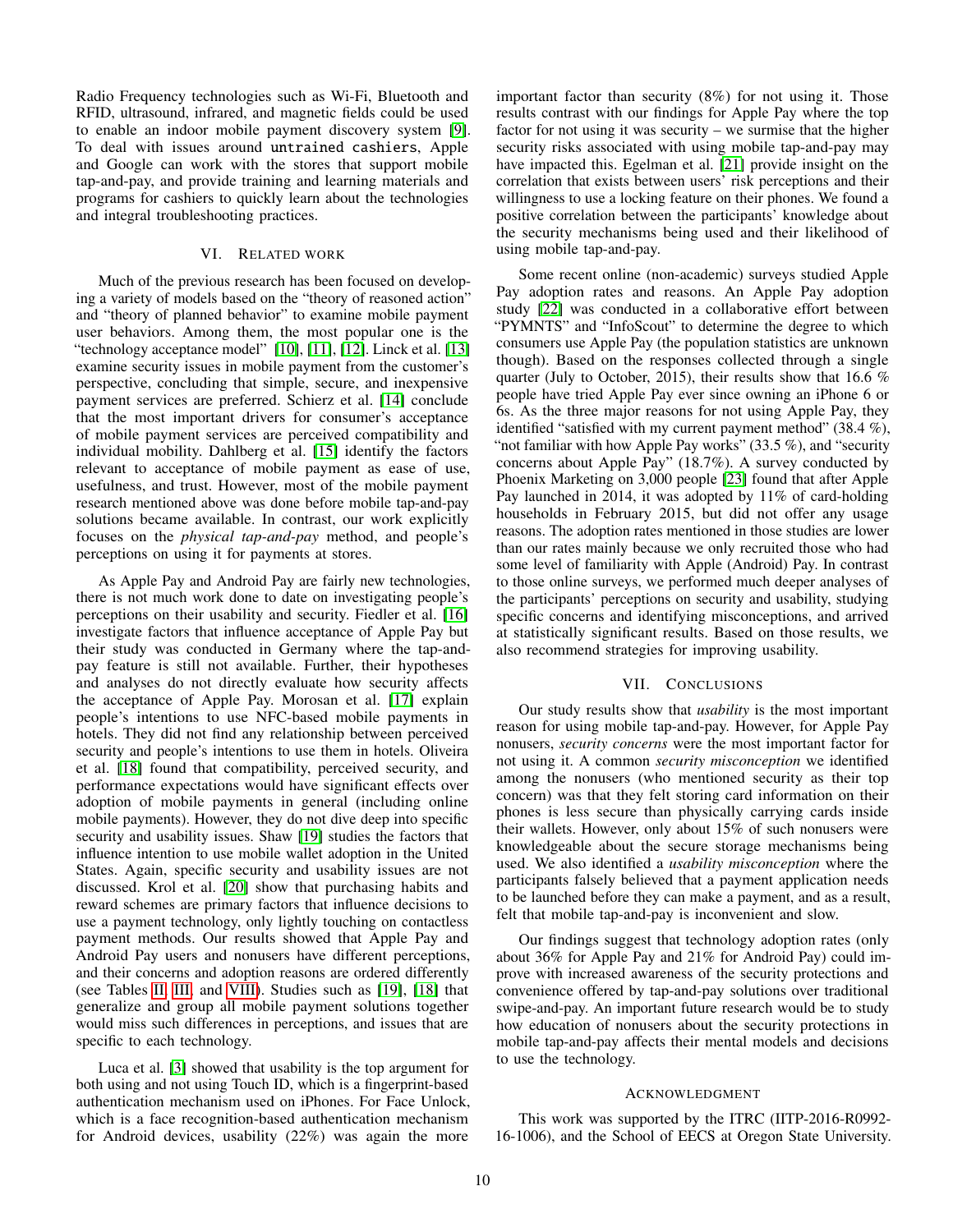#### **REFERENCES**

- <span id="page-10-0"></span>[1] " Tim Cook calls 2015 the 'year of Apple Pay' as service takes over contactless payments market," [http://appleinsider.com/articles/15/01/](http://appleinsider.com/articles/15/01/27/tim-cook-calls-2015-the-year-of-apple-pay-as-service-takes-over-contactless-payments-market) [27/tim-cook-calls-2015-the-year-of-apple-pay-as-service-takes-over](http://appleinsider.com/articles/15/01/27/tim-cook-calls-2015-the-year-of-apple-pay-as-service-takes-over-contactless-payments-market)[contactless-payments-market,](http://appleinsider.com/articles/15/01/27/tim-cook-calls-2015-the-year-of-apple-pay-as-service-takes-over-contactless-payments-market) Jan 2015.
- <span id="page-10-1"></span>[2] "Android Pay Has Millions of Users: Google," [http://mobileidworld.](http://mobileidworld.com/android-pay-millions-of-users-10292/) [com/android-pay-millions-of-users-10292/,](http://mobileidworld.com/android-pay-millions-of-users-10292/) Oct 2015.
- <span id="page-10-2"></span>[3] A. De Luca, A. Hang, E. von Zezschwitz, and H. Hussmann, "I feel like i'm taking selfies all day!: Towards understanding biometric authentication on smartphones," in *Proceedings of the 33rd Annual ACM Conference on Human Factors in Computing Systems,CHI*, 2015.
- <span id="page-10-3"></span>[4] " iOS Security Guide," [https://www.apple.com/business/docs/iOS\\_](https://www.apple.com/business/docs/iOS_Security_Guide.pdf) [Security\\_Guide.pdf,](https://www.apple.com/business/docs/iOS_Security_Guide.pdf) April 2015.
- <span id="page-10-4"></span>[5] M. Reveilhac and M. Pasquet, "Promising secure element alternatives for nfc technology," in *Near Field Communication, 2009. NFC'09. First International Workshop on*. IEEE, 2009.
- <span id="page-10-5"></span>[6] "Emv-payment tokenisation specification technical framework," 2014.
- <span id="page-10-6"></span>[7] B. Glaser and A. Strauss, *The Discovery of Grounded Theory: Strategies for Qualitative Research*. Aldine Transaction, December 1999.
- <span id="page-10-12"></span>[8] "EMV Merchant Adoption Remains Sluggish a Year Later," [http://www.](http://www.businesswire.com/news/home/20160920005178/en/) [businesswire.com/news/home/20160920005178/en/,](http://www.businesswire.com/news/home/20160920005178/en/) September 2016.
- <span id="page-10-13"></span>[9] Y. Gu, A. Lo, and I. Niemegeers, "A survey of indoor positioning systems for wireless personal networks," *IEEE Communications Surveys and Tutorials*, vol. 11, no. 1, pp. 13–32, 2009.
- <span id="page-10-14"></span>[10] P. Y. Chau and P. J.-H. Hu, "Information technology acceptance by individual professionals: A model comparison approach," *Decision sciences*, 2001.
- <span id="page-10-15"></span>[11] F. D. Davis, "Perceived usefulness, perceived ease of use, and user acceptance of information technology," *MIS quarterly*, 1989.
- <span id="page-10-16"></span>[12] V. Venkatesh, M. G. Morris, G. B. Davis, and F. D. Davis, "User acceptance of information technology: Toward a unified view," *MIS quarterly*, 2003.
- <span id="page-10-17"></span>[13] K. Linck, K. Pousttchi, D. G. Wiedemann *et al.*, "Security issues in mobile payment from the customer viewpoint." in *ECIS*. Citeseer, 2006.
- <span id="page-10-18"></span>[14] P. G. Schierz, O. Schilke, and B. W. Wirtz, "Understanding consumer acceptance of mobile payment services: An empirical analysis," *Electronic commerce research and applications*, 2010.
- <span id="page-10-19"></span>[15] T. Dahlberg, N. Mallat, and A. Öörni, *Consumer acceptance of mobile payment solutions–ease of use, usefulness and trust*. In Proceedings of the 2nd International Conference on Mobile Business (ICMB), 2003.
- <span id="page-10-20"></span>[16] M. Fiedler, "Apple-pay, towards the acceptance of German customers," *Asian Social Science*, vol. 11, no. 22, p. 124, 2015.
- <span id="page-10-21"></span>[17] C. Morosan and A. DeFranco, "It's about time: Revisiting utaut2 to examine consumers' intentions to use nfc mobile payments in hotels," *International Journal of Hospitality Management*, vol. 53, pp. 17–29, 2016.
- <span id="page-10-22"></span>[18] T. Oliveira, M. Thomas, G. Baptista, and F. Campos, "Mobile payment: Understanding the determinants of customer adoption and intention to recommend the technology," *Computers in Human Behavior*, vol. 61, pp. 404–414, 2016.
- <span id="page-10-23"></span>[19] N. Shaw, "The mediating role of perceived security: An empirical study of mobile wallet adoption in USA," in *International Conference on HCI in Business*. Springer, 2015, pp. 358–369.
- <span id="page-10-24"></span>[20] K. Krol, M. S. Rahman, S. Parkin, E. De Cristofaro, and E. Y. Vasserman, "An exploratory study of user perceptions of payment methods in the UK and the US," 2016.
- <span id="page-10-25"></span>[21] S. Egelman, S. Jain, R. S. Portnoff, K. Liao, S. Consolvo, and D. Wagner, "Are you ready to lock?" in *Proceedings of the 2014 ACM SIGSAC Conference on Computer and Communications Security*, 2014.
- <span id="page-10-26"></span>[22] " Apple Pay Adoption," [http://www.pymnts.com/apple-pay-adoption/,](http://www.pymnts.com/apple-pay-adoption/) 2016.
- <span id="page-10-27"></span>[23] " Apple Pay Performance: The First Four Months," [http://phoenixmi.](http://phoenixmi.com/pr/apple-pay-performance-the-first-four-months/) [com/pr/apple-pay-performance-the-first-four-months/,](http://phoenixmi.com/pr/apple-pay-performance-the-first-four-months/) 2015.

## APPENDIX

#### <span id="page-10-8"></span>*A. Security awareness levels*

Table [VII](#page-10-7) shows that about 87% of the Apple Pay participants, and about 93.54% of the Android Pay participants said "Yes" to two or more questions.

| TABLE VII. | THE PERCENTAGES OF THE PARTICIPANTS WHO                    |
|------------|------------------------------------------------------------|
|            | responded with a "Yes" to 0, 1, 2, or 3 security awareness |
|            | OUESTIONS.                                                 |

<span id="page-10-7"></span>

| $#$ yes | <b>Apple Pay</b> |             |     | <b>Android Pay</b> |
|---------|------------------|-------------|-----|--------------------|
|         | 12               | $(3.44\%)$  |     | (1.57%)            |
|         | 32               | (9.17%)     | 25  | $(4.89\%)$         |
| っ       | 101              | $(28.94\%)$ | 93  | $(18.20\%)$        |
| з       | 204              | $(58.45\%)$ | 385 | $(75.34\%)$        |

## <span id="page-10-11"></span>*B. Reasons for stopping use*

Figures [7](#page-10-9) and [8](#page-10-10) show the sorted reasons for stopping the use of Apple Pay and Android Pay, respectively.



<span id="page-10-9"></span>Fig. 7. Reasons for *stop using* Apple Pay.



<span id="page-10-10"></span>Fig. 8. Reasons for *stop using* Android Pay.

The security-related reasons, less private and less secure, were considered as relatively less important factors. For Apple Pay, the difference in the importance ranking distribution between less convenient and less secure was statistically significant ( $p < 0.05$ , Bonferroni-corrected Mann-Whitney U test), showing that usability was the more important factor for those who stopped using Apple Pay. *"Due to my habit of using cards to swipe-and-pay in stores"* (habit of using cards) ranked third for both technologies.

Table [VIII](#page-11-0) shows that the top two reasons for Apple Pay were habit of using cards and less convenient at 23.53% and 17.65%, respectively, confirming that both habit and usability were prevalent factors for stopping use of Apple Pay. Less secure came last at just 5.88%.